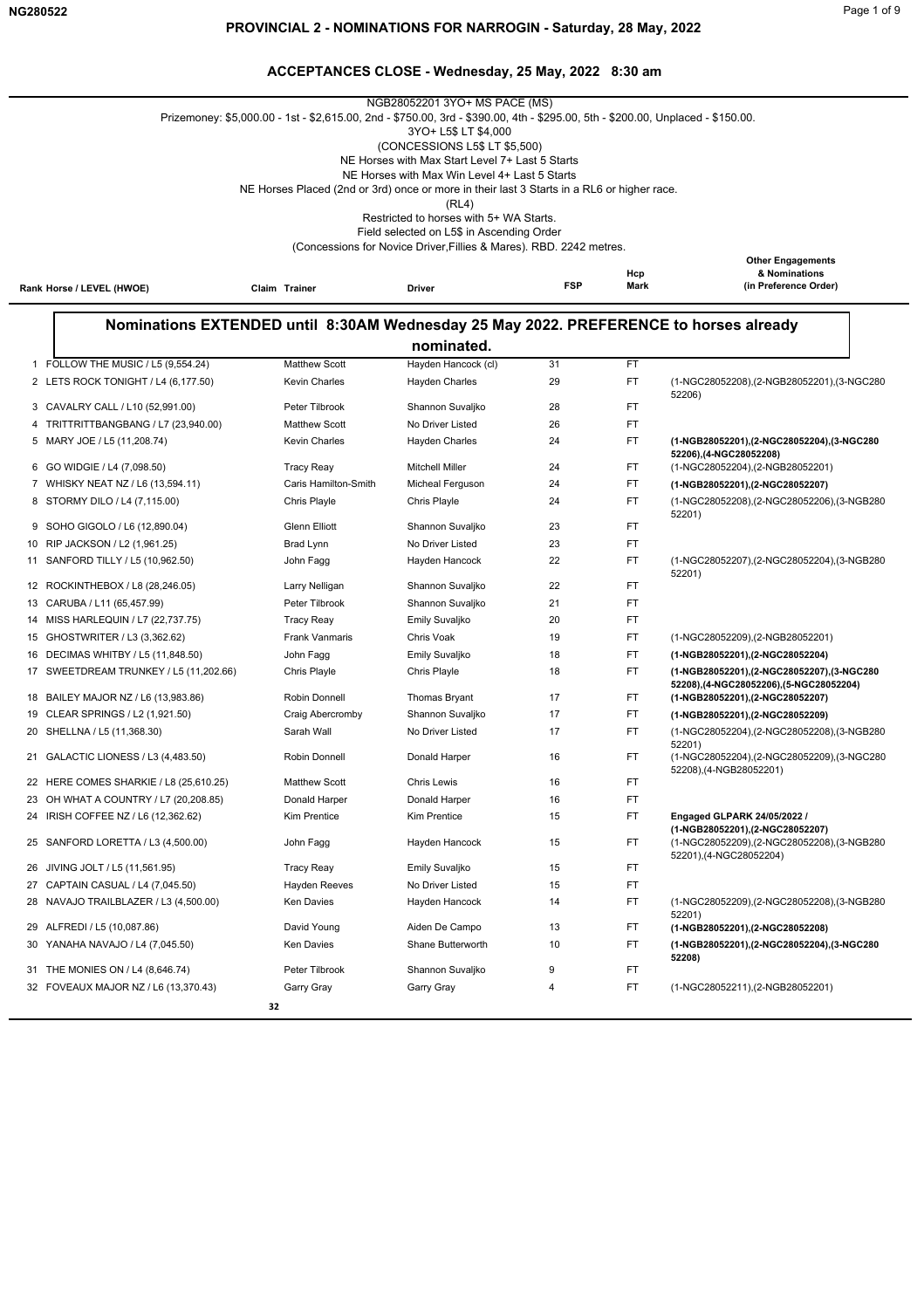|                                                                | Prizemoney: \$8,500.00 - 1st - \$4,750.00, 2nd - \$1,350.00, 3rd - \$800.00, 4th - \$550.00, 5th - \$300.00, Unplaced - \$150.00. | 2YO 2YO L1/2 NE HWOE \$3,000+<br>(NO CONCESSION CLAIMS)<br>(RL2). PBD/HWOE. 1823 metres.                                                   |            |                  |                                                                    |
|----------------------------------------------------------------|-----------------------------------------------------------------------------------------------------------------------------------|--------------------------------------------------------------------------------------------------------------------------------------------|------------|------------------|--------------------------------------------------------------------|
| Rank Horse / LEVEL (HWOE)                                      | Claim Trainer                                                                                                                     | <b>Driver</b>                                                                                                                              | <b>FSP</b> | Hcp<br>Mark      | <b>Other Engagements</b><br>& Nominations<br>(in Preference Order) |
|                                                                | Nominations EXTENDED until 8:30AM Wednesday 25 May 2022. PREFERENCE to horses already                                             |                                                                                                                                            |            |                  |                                                                    |
|                                                                |                                                                                                                                   | nominated.                                                                                                                                 |            |                  |                                                                    |
| 1 JUGGERNAUT / L2 (1,125.00)                                   | <b>Kat Warwick</b>                                                                                                                | Shannon Suvaljko                                                                                                                           | 43         | <b>FT</b>        |                                                                    |
| 2 LUCAPELO / L2 (1,125.00)                                     | Ryan Bell                                                                                                                         | Kyle Symington                                                                                                                             | 39         | <b>FT</b>        |                                                                    |
| 3 EKARA NAVAJO / L2 (1,125.00)                                 | Dean Miller                                                                                                                       | Dean Miller                                                                                                                                | 28         | <b>FT</b>        |                                                                    |
| 4 FESS UP NZ / L1 (0.00)                                       | G F J Bond, S A Bond                                                                                                              | Ryan Warwick                                                                                                                               | 28         | <b>FT</b>        |                                                                    |
| 5 BRONZED / L1 (0.00)                                          | Mike Williams                                                                                                                     | Nathan Turvey                                                                                                                              | 24         | <b>FT</b>        |                                                                    |
| 6 MISTER KOPA / L1 (0.00)                                      | <b>Frank Bonnett</b>                                                                                                              | <b>Trent Wheeler</b>                                                                                                                       | 24         | <b>FT</b>        |                                                                    |
|                                                                | Prizemoney: \$8,500.00 - 1st - \$4,750.00, 2nd - \$1,350.00, 3rd - \$800.00, 4th - \$550.00, 5th - \$300.00, Unplaced - \$150.00. | NGC28052203 3YO FILLIES MS PACE (MS)<br><b>3YO Fillies</b><br>3YO L1/3 NE HWOE \$6,000+<br>(NO CONCESSION CLAIMS) (RL3). RBD. 1823 metres. |            |                  | <b>Other Engagements</b>                                           |
|                                                                | Claim Trainer<br>Nominations EXTENDED until 8:30AM Wednesday 25 May 2022. PREFERENCE to horses already                            | <b>Driver</b>                                                                                                                              | <b>FSP</b> | Hcp<br>Mark      | & Nominations<br>(in Preference Order)                             |
|                                                                |                                                                                                                                   | nominated.                                                                                                                                 |            |                  |                                                                    |
| Rank Horse / LEVEL (HWOE)<br>1 BILLIE JOE STAR / L2 (653.75)   | Donald Harper                                                                                                                     | Donald Harper                                                                                                                              | 33         | <b>FT</b>        |                                                                    |
| 2 RADIANT BAY / L2 (653.75)                                    | Graham Cox                                                                                                                        | <b>Trent Wheeler</b>                                                                                                                       | 27         | FT.              | (1-NGC28052203), (2-NGC28052204)                                   |
| 3 SEE THE WORLD / L2 (2,241.74)                                | Donald Harper                                                                                                                     | Donald Harper                                                                                                                              | 26         | <b>FT</b>        |                                                                    |
| 4 ALLABOUTLEGS / L1 (0.00)                                     | Dylan Egerton-Green<br>Sam Torre                                                                                                  | Dylan Egerton-Green<br>Sam Torre                                                                                                           | 24<br>24   | FT<br>FT.        |                                                                    |
| 5 TORREVEAN AMY / L3 (3,429.24)                                | Errol Ashcroft                                                                                                                    |                                                                                                                                            |            |                  |                                                                    |
| 6 CAPTAINS COTE / L3 (4,028.75)                                | <b>Kim Prentice</b>                                                                                                               | <b>Thomas Bryant</b><br><b>Mitchell Miller</b>                                                                                             | 24<br>20   | <b>FT</b><br>FT. |                                                                    |
| 7 ELLI MIRANDO / L3 (3,562.50)<br>8 DAZZLING JEWEL / L1 (0.00) | <b>Barry Howlett</b>                                                                                                              | <b>Chris Lewis</b>                                                                                                                         | 20         | FT.              | Engaged PINJARA 25/05/2022 /                                       |
| 9 WALL STREET GIRL / L2 (2,241.74)                             | Debra Lewis                                                                                                                       | <b>Chris Lewis</b>                                                                                                                         | 17         | <b>FT</b>        | (1-NGC28052203),(2-NGC28052210)                                    |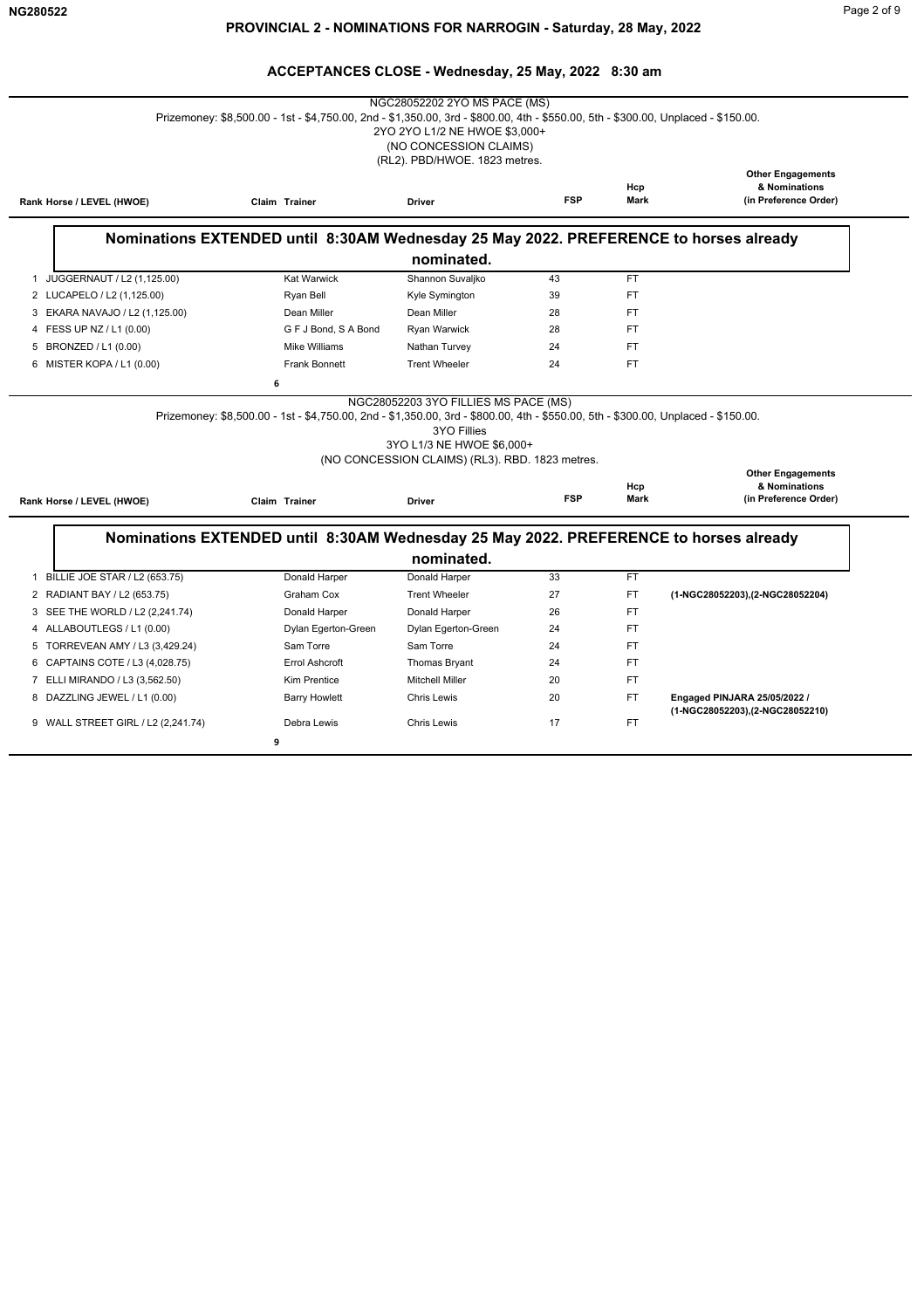|                                           | Prizemoney: \$8,500.00 - 1st - \$4,750.00, 2nd - \$1,350.00, 3rd - \$800.00, 4th - \$550.00, 5th - \$300.00, Unplaced - \$150.00. | NGC28052204 3YO+ FILLIES & MARES MS PACE (MS)<br>3YO+ Fillies & Mares<br>L1/5 NE HWOE \$12,000+<br>(NO CONCESSION CLAIMS)<br>(RL5). PBD/L. 2242 metres. |            |             |                                                                                               |
|-------------------------------------------|-----------------------------------------------------------------------------------------------------------------------------------|---------------------------------------------------------------------------------------------------------------------------------------------------------|------------|-------------|-----------------------------------------------------------------------------------------------|
| Rank Horse / LEVEL (HWOE)                 | Claim Trainer                                                                                                                     | Driver                                                                                                                                                  | <b>FSP</b> | Hcp<br>Mark | <b>Other Engagements</b><br>& Nominations<br>(in Preference Order)                            |
|                                           | Nominations EXTENDED until 8:30AM Wednesday 25 May 2022. PREFERENCE to horses already                                             |                                                                                                                                                         |            |             |                                                                                               |
|                                           |                                                                                                                                   | nominated.                                                                                                                                              |            |             |                                                                                               |
| 1 LITTLE DARLING / L4 (7,618.30)          | <b>Barry Howlett</b>                                                                                                              | Chris Lewis                                                                                                                                             | 39         | <b>FT</b>   | (1-NGC28052206),(2-NGC28052208),(3-NGC280                                                     |
| 2 MAKE YOUR MARK / L4 (6,095.25)          | Sarah Wall                                                                                                                        | Emily Suvaljko                                                                                                                                          | 33         | FT          | 52204)<br>(1-NGC28052204),(2-NGC28052208)                                                     |
| 3 WRITE A MELODY / L4 (8,983.50)          | <b>Barry Howlett</b>                                                                                                              | Chris Voak                                                                                                                                              | 32         | <b>FT</b>   | (1-NGC28052204), (2-NGC28052208)                                                              |
| 4 FREE WHEELING / L5 (9,657.75)           | Craig Abercromby                                                                                                                  | Jocelyn Young                                                                                                                                           | 31         | <b>FT</b>   |                                                                                               |
| 5 IMA SOCIALITE / L5 (11,419.25)          | G F J Bond, S A Bond                                                                                                              | Ryan Warwick                                                                                                                                            | 29         | <b>FT</b>   | (1-NGC28052204), (2-NGC28052206), (3-NGC280<br>52207)                                         |
| 6 RADIANT BAY / L2 (653.75)               | Graham Cox                                                                                                                        | <b>Trent Wheeler</b>                                                                                                                                    | 27         | FT.         | (1-NGC28052203), (2-NGC28052204)                                                              |
| 7 POPPY SENSATION / L5 (9,500.00)         | Brad Lynn                                                                                                                         | No Driver Listed                                                                                                                                        | 25         | FT          |                                                                                               |
| 8   AM PINK / L5 (11,562.00)              | <b>Matthew Scott</b>                                                                                                              | Shannon Suvaljko                                                                                                                                        | 25         | <b>FT</b>   | (1-NGC28052208),(2-NGC28052204),(3-NGC280                                                     |
| 9 MARY JOE / L5 (11,208.74)               | <b>Kevin Charles</b>                                                                                                              | Hayden Charles                                                                                                                                          | 24         | <b>FT</b>   | 52207),(4-NGC28052211)<br>(1-NGB28052201),(2-NGC28052204),(3-NGC280<br>52206),(4-NGC28052208) |
| 10 MAD MAGIC / L4 (7,045.50)              | Brad Lynn                                                                                                                         | No Driver Listed                                                                                                                                        | 24         | FT.         |                                                                                               |
| 11 GO WIDGIE / L4 (7,098.50)              | <b>Tracy Reay</b>                                                                                                                 | Emily Suvaljko                                                                                                                                          | 24         | <b>FT</b>   | (1-NGC28052204), (2-NGB28052201)                                                              |
| 12 SANFORD TILLY / L5 (10,962.50)         | John Fagg                                                                                                                         | Hayden Hancock                                                                                                                                          | 22         | <b>FT</b>   | (1-NGC28052207),(2-NGC28052204),(3-NGB280<br>52201)                                           |
| 13 STARS OF GOLD / L3 (3,362.62)          | Sam Torre                                                                                                                         | Sam Torre                                                                                                                                               | 19         | <b>FT</b>   | (1-NGC28052208),(2-NGC28052209),(3-NGC280<br>52204)                                           |
| SWEETDREAM TRUNKEY / L5 (11,202.66)<br>14 | Chris Playle                                                                                                                      | Chris Playle                                                                                                                                            | 18         | <b>FT</b>   | (1-NGB28052201),(2-NGC28052207),(3-NGC280<br>52208),(4-NGC28052206),(5-NGC28052204)           |
| 15 DECIMAS WHITBY / L5 (11,848.50)        | John Fagg                                                                                                                         | Emily Suvaljko                                                                                                                                          | 18         | <b>FT</b>   | (1-NGB28052201),(2-NGC28052204)                                                               |
| 16 AMERICAN DUTCHESS / L2 (1,921.50)      | Sam Torre                                                                                                                         | Sam Torre                                                                                                                                               | 17         | FT.         | (1-NGC28052204),(2-NGC28052209),(3-NGC280                                                     |
| 17 SHELLNA / L5 (11,368.30)               | Sarah Wall                                                                                                                        | No Driver Listed                                                                                                                                        | 17         | <b>FT</b>   | 52208)<br>(1-NGC28052204).(2-NGC28052208).(3-NGB280<br>52201)                                 |
| 18 GALACTIC LIONESS / L3 (4,483.50)       | Robin Donnell                                                                                                                     | Donald Harper                                                                                                                                           | 16         | <b>FT</b>   | (1-NGC28052204),(2-NGC28052209),(3-NGC280<br>52208),(4-NGB28052201)                           |
| 19 SANFORD LORETTA / L3 (4,500.00)        | John Fagg                                                                                                                         | Hayden Hancock                                                                                                                                          | 15         | <b>FT</b>   | (1-NGC28052209),(2-NGC28052208),(3-NGB280<br>52201),(4-NGC28052204)                           |
| 20 MAJOR DAZZLER / L3 (4,483.50)          | <b>Wayne Price</b>                                                                                                                | <b>Wayne Price</b>                                                                                                                                      | 15         | FT.         |                                                                                               |
| 21 OURCARIBBEANCRUISE / L3 (4,750.00)     | Garry Johnson                                                                                                                     | Garry Johnson                                                                                                                                           | 15         | <b>FT</b>   |                                                                                               |
| 22 YANAHA NAVAJO / L4 (7,045.50)          | <b>Ken Davies</b>                                                                                                                 | Shane Butterworth                                                                                                                                       | 10         | <b>FT</b>   | (1-NGB28052201),(2-NGC28052204),(3-NGC280<br>52208)                                           |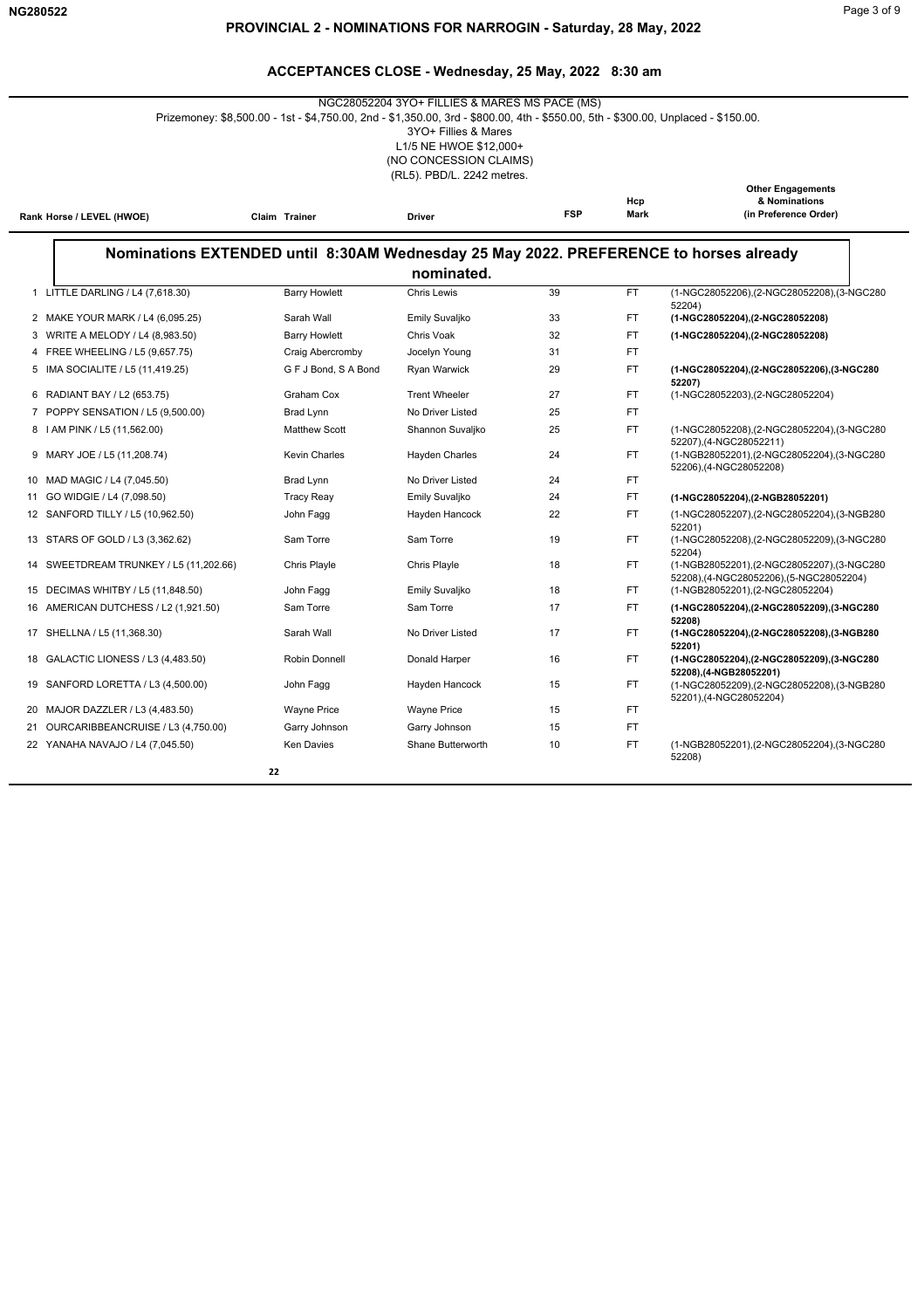—

|    |                                      | Prizemoney: \$8,500.00 - 1st - \$4,750.00, 2nd - \$1,350.00, 3rd - \$800.00, 4th - \$550.00, 5th - \$300.00, Unplaced - \$150.00. | NGC28052205 3YO+ MS PACE (MS)                                         |            |             |                                                                                    |  |  |  |  |
|----|--------------------------------------|-----------------------------------------------------------------------------------------------------------------------------------|-----------------------------------------------------------------------|------------|-------------|------------------------------------------------------------------------------------|--|--|--|--|
|    | 3YO+ L7/8 (CL9) HWOE LT \$32,500     |                                                                                                                                   |                                                                       |            |             |                                                                                    |  |  |  |  |
|    |                                      |                                                                                                                                   | (CONCESSIONS HWOE LT \$40,000)                                        |            |             |                                                                                    |  |  |  |  |
|    |                                      |                                                                                                                                   | AE - HWOE LT \$70,000 With L5\$ LT \$2.250.                           |            |             |                                                                                    |  |  |  |  |
|    |                                      | AE 4YO+ HWOE LT \$55,000 With 0 Metro Staked Wins as a 3YO or Older and LT 3 Wins L10 and 10+ WA starts.                          |                                                                       |            |             |                                                                                    |  |  |  |  |
|    |                                      |                                                                                                                                   | Preference to HWOE \$18,500+<br>(RL8)                                 |            |             |                                                                                    |  |  |  |  |
|    |                                      |                                                                                                                                   | (Concessions for Novice Driver, Fillies & Mares). PBD/L. 2242 metres. |            |             |                                                                                    |  |  |  |  |
|    |                                      |                                                                                                                                   |                                                                       |            |             | <b>Other Engagements</b>                                                           |  |  |  |  |
|    |                                      |                                                                                                                                   |                                                                       | <b>FSP</b> | Hcp<br>Mark | & Nominations<br>(in Preference Order)                                             |  |  |  |  |
|    | Rank Horse / LEVEL (HWOE)            | Claim Trainer                                                                                                                     | <b>Driver</b>                                                         |            |             |                                                                                    |  |  |  |  |
|    |                                      |                                                                                                                                   |                                                                       |            |             |                                                                                    |  |  |  |  |
|    |                                      | Nominations EXTENDED until 8:30AM Wednesday 25 May 2022. PREFERENCE to horses already                                             |                                                                       |            |             |                                                                                    |  |  |  |  |
|    |                                      |                                                                                                                                   | nominated.                                                            |            |             |                                                                                    |  |  |  |  |
|    | <b>MEETS RACE PREFERENCE</b>         |                                                                                                                                   |                                                                       |            |             |                                                                                    |  |  |  |  |
|    | 1 TEVARICH / L8 (30,155.75)          | Maryann White                                                                                                                     | <b>Kyle Harper</b>                                                    | 33         | FT          |                                                                                    |  |  |  |  |
|    | 2 SPY MAJOR / L8 (27,198.50)         | Debra Lewis                                                                                                                       | Chris Lewis                                                           | 31         | FT.         |                                                                                    |  |  |  |  |
|    | 3 BE ROCK HARD NZ / L7 (19,097.28)   | G F J Bond, S A Bond                                                                                                              | Ryan Warwick                                                          | 29         | FT.         |                                                                                    |  |  |  |  |
|    | 4 STORMYSKYES / L7 (23,852.90)       | Shane Steele                                                                                                                      | Shane Steele                                                          | 28         | FT.         | (1-NGC28052205), (2-NGC28052206), (3-NGC280<br>52211)                              |  |  |  |  |
|    | 5 JUST FOR LOVE / L7 (23,807.05)     | <b>Barry Howlett</b>                                                                                                              | Chris Voak                                                            | 28         | FT.         | Engaged GLPARK 24/05/2022 /<br>(1-NGC28052206), (2-NGC28052205)                    |  |  |  |  |
|    | 6 TOTO PICASSO / L9 (35,868.00)      | Jesse Moore                                                                                                                       | Kyle Symington (cl)                                                   | 27         | FT.         | (1-NGC28052211),(2-NGC28052205)                                                    |  |  |  |  |
|    | 7 HIGHLY FLAMMABLE / L7 (23,938.93)  | John Fagg                                                                                                                         | Hayden Hancock                                                        | 26         | FT.         | (1-NGC28052205),(2-NGC28052206)                                                    |  |  |  |  |
| 8  | THE TIGER ARMY / L9 (36,529.50)      | Corey Peterson                                                                                                                    | Corey Peterson                                                        | 20         | FT.         |                                                                                    |  |  |  |  |
| 9  | GORDON / L7 (18,638.40)              | <b>Will Vlemmix</b>                                                                                                               | No Driver Listed                                                      | 18         | FT          | (1-NGC28052205).(2-NGC28052206)                                                    |  |  |  |  |
|    | 10 THE THINKING MAN / L7 (21,888.75) | Karen Wallrodt                                                                                                                    | Emily Johnson                                                         | 17         | FT          | (1-NGC28052205).(2-NGC28052206)                                                    |  |  |  |  |
| 11 | KEPTAIN COURAGEOUS / L7 (20,816.24)  | <b>Brian Wheeler</b>                                                                                                              | <b>Trent Wheeler</b>                                                  | 16         | FT.         |                                                                                    |  |  |  |  |
|    | 12 FIGHT SONG / L7 (20,714.20)       | Robin Donnell                                                                                                                     | Thomas Bryant (cl)                                                    | 13         | FT.         | (1-NGC28052211),(2-NGC28052205),(3-NGC280<br>52206)                                |  |  |  |  |
|    | DOES NOT MEET RACE PREFERENCE        |                                                                                                                                   |                                                                       |            |             |                                                                                    |  |  |  |  |
|    | 13 RASCAL / L6 (14,587.86)           | <b>Kat Warwick</b>                                                                                                                | No Driver Listed                                                      | 29         | FT.         | Engaged GLPARK 24/05/2022 /<br>(1-NGC28052207),(2-NGC28052206),(3-NGC280<br>52205) |  |  |  |  |
|    |                                      | 13                                                                                                                                |                                                                       |            |             |                                                                                    |  |  |  |  |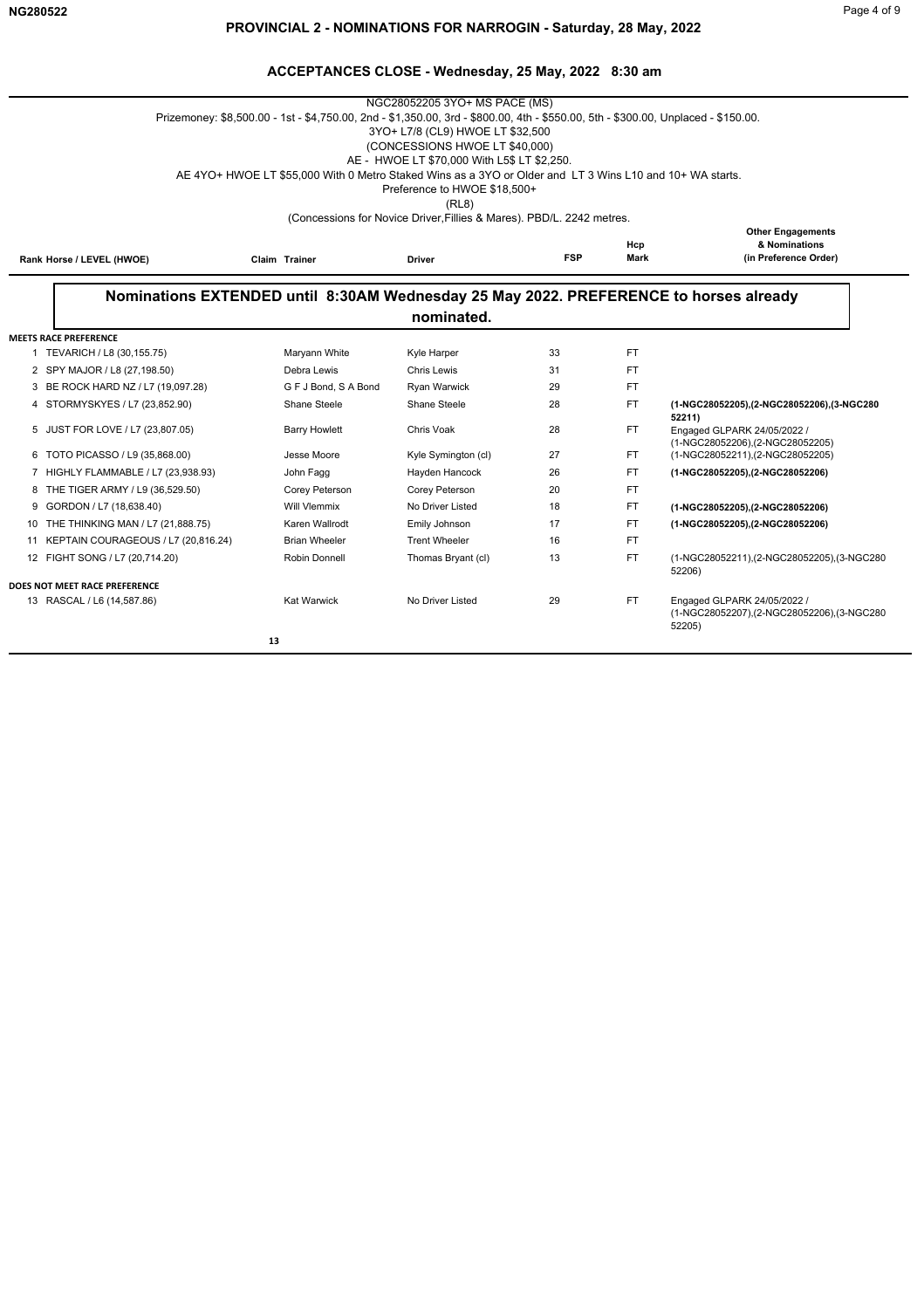# **PROVINCIAL 2 - NOMINATIONS FOR NARROGIN - Saturday, 28 May, 2022**

|                                             | Prizemoney: \$10,250.00 - 1st - \$6,085.00, 2nd - \$1,662.00, 3rd - \$807.00, 4th - \$590.00, 5th - \$356.00, Unplaced - \$150.00. | NGC28052206 RWWA FEATURE 3YO+ WESTBRED MS PACE (MS)<br>3YO+ Westbred<br>L1/7 NE HWOE \$25,000+<br>(NO CONCESSION CLAIMS)<br>(RL7). PBD/L. 2242 metres. |            |                    |                                                                                               |
|---------------------------------------------|------------------------------------------------------------------------------------------------------------------------------------|--------------------------------------------------------------------------------------------------------------------------------------------------------|------------|--------------------|-----------------------------------------------------------------------------------------------|
| Rank Horse / LEVEL (HWOE)                   | Claim Trainer                                                                                                                      | <b>Driver</b>                                                                                                                                          | <b>FSP</b> | Hcp<br><b>Mark</b> | <b>Other Engagements</b><br>& Nominations<br>(in Preference Order)                            |
|                                             | Nominations EXTENDED until 8:30AM Wednesday 25 May 2022. PREFERENCE to horses already                                              |                                                                                                                                                        |            |                    |                                                                                               |
|                                             |                                                                                                                                    | nominated.                                                                                                                                             |            |                    |                                                                                               |
| 1 LITTLE DARLING (W) / L4 (7,618.30)        | <b>Barry Howlett</b>                                                                                                               | <b>Chris Lewis</b>                                                                                                                                     | 39         | FT.                | (1-NGC28052206),(2-NGC28052208),(3-NGC280                                                     |
| 2 DYNAMITE DOLLY (W) / L6 (14,977.62)       | Kyle Anderson                                                                                                                      | Kyle Harper                                                                                                                                            | 35         | FT.                | 52204)                                                                                        |
| 3 SONGKRAN (W) / L6 (12,599.00)             | Ryan Bell                                                                                                                          | Kyle Symington                                                                                                                                         | 33         | FT.                | (1-NGC28052206),(2-NGC28052207)                                                               |
| 4 IMA SOCIALITE (W) / L5 (11,419.25)        | G F J Bond, S A Bond                                                                                                               | Ryan Warwick                                                                                                                                           | 29         | FT.                | (1-NGC28052204),(2-NGC28052206),(3-NGC280<br>52207)                                           |
| 5 LETS ROCK TONIGHT (W) / L4 (6,177.50)     | <b>Kevin Charles</b>                                                                                                               | <b>Hayden Charles</b>                                                                                                                                  | 29         | FT.                | (1-NGC28052208),(2-NGB28052201),(3-NGC280<br>52206)                                           |
| 6 RASCAL (W) / L6 (14,587.86)               | <b>Kat Warwick</b>                                                                                                                 | <b>Trent Wheeler</b>                                                                                                                                   | 29         | FT.                | Engaged GLPARK 24/05/2022 /<br>(1-NGC28052207),(2-NGC28052206),(3-NGC280<br>52205)            |
| 7 STORMYSKYES (W) / L7 (23,852.90)          | Shane Steele                                                                                                                       | Shane Steele                                                                                                                                           | 28         | FT.                | (1-NGC28052205),(2-NGC28052206),(3-NGC280<br>52211)                                           |
| 8 JUST FOR LOVE (W) / L7 (23,807.05)        | <b>Barry Howlett</b>                                                                                                               | Chris Voak                                                                                                                                             | 28         | FT.                | Engaged GLPARK 24/05/2022 /<br>(1-NGC28052206),(2-NGC28052205)                                |
| 9 HIGHLY FLAMMABLE (W) / L7 (23,938.93)     | John Fagg                                                                                                                          | Hayden Hancock                                                                                                                                         | 26         | FT.                | (1-NGC28052205),(2-NGC28052206)                                                               |
| 10 MARY JOE (W) / L5 (11,208.74)            | <b>Kevin Charles</b>                                                                                                               | Hayden Charles                                                                                                                                         | 24         | FT.                | (1-NGB28052201),(2-NGC28052204),(3-NGC280<br>52206), (4-NGC28052208)                          |
| 11 FLEUR DU MAQUIS (W) / L6 (17,656.55)     | <b>Bianca Ashcroft</b>                                                                                                             | Kyle Symington                                                                                                                                         | 24         | FT.                | (1-NGC28052207),(2-NGC28052206),(3-NGC280<br>52211)                                           |
| 12 STORMY DILO (W) / L4 (7,115.00)          | Chris Playle                                                                                                                       | Chris Playle                                                                                                                                           | 24         | FT.                | (1-NGC28052208),(2-NGC28052206),(3-NGB280<br>52201)                                           |
| 13 ONLY FIVE STARZZZ (W) / L6 (12,755.87)   | <b>Kevin Charles</b>                                                                                                               | <b>Hayden Charles</b>                                                                                                                                  | 23         | FT.                | (1-NGC28052206),(2-NGC28052207)                                                               |
| 14 BETTOR MOVE ALONG (W) / L5 (10,304.25)   | <b>Brian Wheeler</b>                                                                                                               | <b>Trent Wheeler</b>                                                                                                                                   | 19         | FT.                | (1-NGC28052206),(2-NGC28052207)                                                               |
| 15 WATCH ME REACT (W) / L7 (20,468.78)      | Brad Lynn                                                                                                                          | Chris Voak                                                                                                                                             | 19         | FT.                |                                                                                               |
| 16 SWEETDREAM TRUNKEY (W) / L5 (11,202.66)  | Chris Playle                                                                                                                       | Chris Playle                                                                                                                                           | 18         | FT.                | (1-NGB28052201),(2-NGC28052207),(3-NGC280                                                     |
| 17 BELONERO (W) / L6 (12,809.43)            | <b>Matthew Scott</b>                                                                                                               | Shannon Suvaljko                                                                                                                                       | 18         | FT.                | 52208),(4-NGC28052206),(5-NGC28052204)<br>(1-NGC28052211),(2-NGC28052206),(3-NGC280<br>52207) |
| 18 GORDON (W) / L7 (18,638.40)              | <b>Will Vlemmix</b>                                                                                                                | Corey Peterson                                                                                                                                         | 18         | FT.                | (1-NGC28052205), (2-NGC28052206)                                                              |
| 19<br>THE THINKING MAN (W) / L7 (21,888.75) | Karen Wallrodt                                                                                                                     | Emily Johnson                                                                                                                                          | 17         | FT.                | (1-NGC28052205),(2-NGC28052206)                                                               |
| 20 FIGHT SONG (W) / L7 (20,714.20)          | Robin Donnell                                                                                                                      | Thomas Bryant                                                                                                                                          | 13         | FT.                | (1-NGC28052211),(2-NGC28052205),(3-NGC280<br>52206)                                           |
| 21 SONO ABRUZZESE (W) / L4 (8,967.00)       | <b>Russell Lees</b><br>21                                                                                                          | <b>Mitchell Miller</b>                                                                                                                                 | 12         | FT.                | (1-NGC28052208), (2-NGC28052206)                                                              |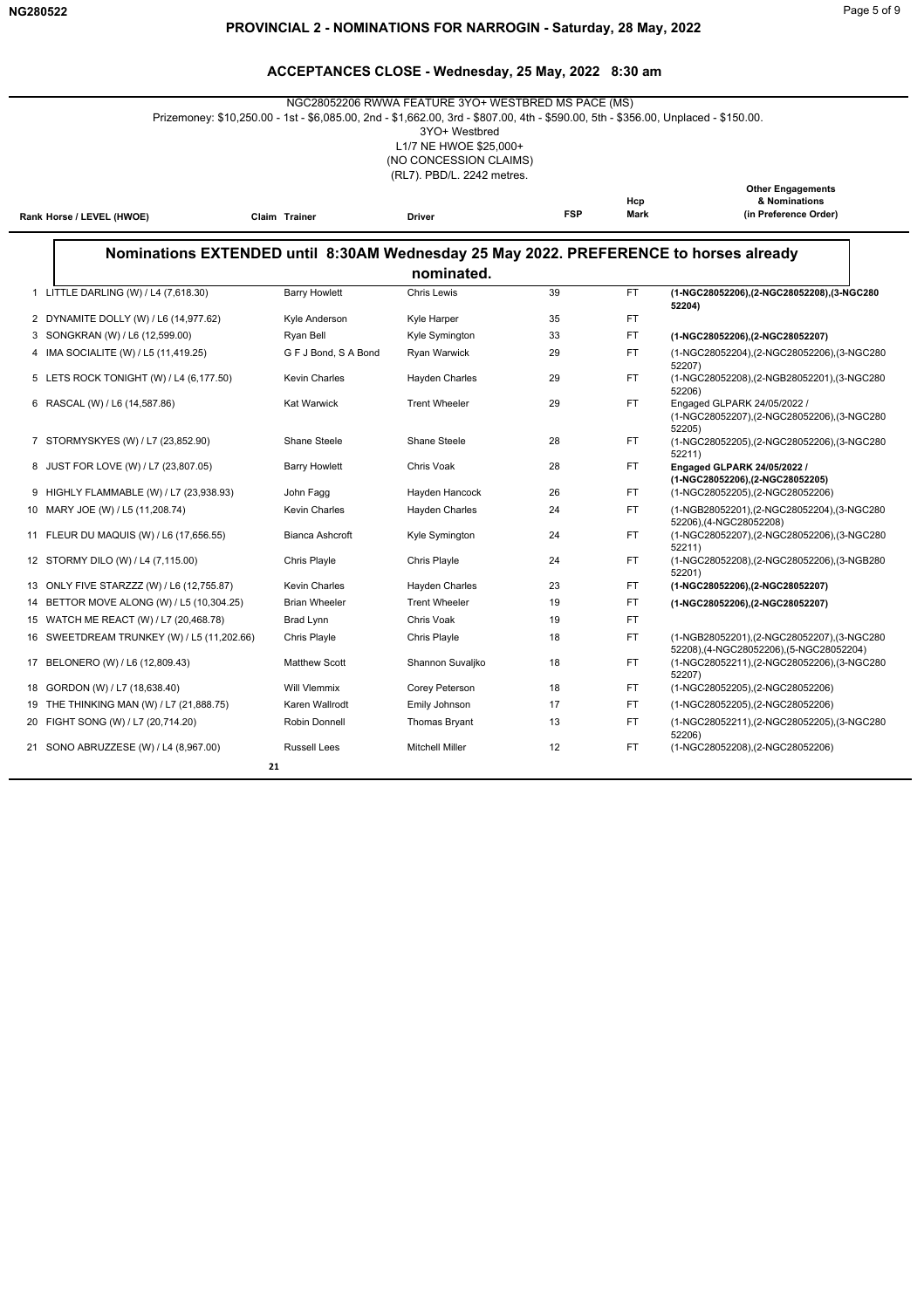|                                                                                                                                                                                                                    |                                                                                                                                   | NGC28052207 3YO+ MS PACE (MS)                                  |    |     |                                                                                       |  |  |  |  |  |
|--------------------------------------------------------------------------------------------------------------------------------------------------------------------------------------------------------------------|-----------------------------------------------------------------------------------------------------------------------------------|----------------------------------------------------------------|----|-----|---------------------------------------------------------------------------------------|--|--|--|--|--|
|                                                                                                                                                                                                                    | Prizemoney: \$8,500.00 - 1st - \$4,750.00, 2nd - \$1,350.00, 3rd - \$800.00, 4th - \$550.00, 5th - \$300.00, Unplaced - \$150.00. | 3YO+ L5/6 NE HWOE \$18,500+<br>(NO CONCESSION CLAIMS)<br>(RL6) |    |     |                                                                                       |  |  |  |  |  |
| Preference to HWOE \$9,000+. PBD/L. 2662 metres.<br><b>Other Engagements</b><br>& Nominations<br>Hcp<br><b>FSP</b><br>Mark<br>(in Preference Order)<br>Rank Horse / LEVEL (HWOE)<br>Claim Trainer<br><b>Driver</b> |                                                                                                                                   |                                                                |    |     |                                                                                       |  |  |  |  |  |
|                                                                                                                                                                                                                    |                                                                                                                                   | nominated.                                                     |    |     | Nominations EXTENDED until 8:30AM Wednesday 25 May 2022. PREFERENCE to horses already |  |  |  |  |  |
| <b>MEETS RACE PREFERENCE</b>                                                                                                                                                                                       |                                                                                                                                   |                                                                |    |     |                                                                                       |  |  |  |  |  |
| 1 SONGKRAN / L6 (12,599.00)                                                                                                                                                                                        | Ryan Bell                                                                                                                         | Kyle Symington                                                 | 33 | FT. | (1-NGC28052206), (2-NGC28052207)                                                      |  |  |  |  |  |
| 2 IMA SOCIALITE / L5 (11,419.25)                                                                                                                                                                                   | G F J Bond, S A Bond                                                                                                              | Ryan Warwick                                                   | 29 | FT. | (1-NGC28052204), (2-NGC28052206), (3-NGC280<br>52207)                                 |  |  |  |  |  |
| 3 RASCAL / L6 (14,587.86)                                                                                                                                                                                          | <b>Kat Warwick</b>                                                                                                                | <b>Trent Wheeler</b>                                           | 29 | FT. | Engaged GLPARK 24/05/2022 /<br>(1-NGC28052207),(2-NGC28052206),(3-NGC280<br>52205)    |  |  |  |  |  |
| 4 CELEBRITY CHEF / L6 (14,080.61)                                                                                                                                                                                  | Chris Playle                                                                                                                      | Chris Playle                                                   | 28 | FT. | (1-NGC28052211),(2-NGC28052207)                                                       |  |  |  |  |  |
| 5 GALACTIC RULER / L5 (10,407.50)                                                                                                                                                                                  | Graham Cox                                                                                                                        | <b>Trent Wheeler</b>                                           | 26 | FT. | (1-NGC28052207).(2-NGC28052208)                                                       |  |  |  |  |  |
| 6 LORINDA KATE / L6 (14,144.00)                                                                                                                                                                                    | Debra Sutton                                                                                                                      | Thomas Bryant                                                  | 26 | FT. |                                                                                       |  |  |  |  |  |
| 7   AM PINK / L5 (11,562.00)                                                                                                                                                                                       | <b>Matthew Scott</b>                                                                                                              | Shannon Suvaljko                                               | 25 | FT. | (1-NGC28052208),(2-NGC28052204),(3-NGC280<br>52207),(4-NGC28052211)                   |  |  |  |  |  |
| 8 FLEUR DU MAQUIS / L6 (17,656.55)                                                                                                                                                                                 | <b>Bianca Ashcroft</b>                                                                                                            | Kyle Symington                                                 | 24 | FT. | (1-NGC28052207),(2-NGC28052206),(3-NGC280<br>52211)                                   |  |  |  |  |  |
| 9 WHISKY NEAT NZ / L6 (13,594.11)                                                                                                                                                                                  | Caris Hamilton-Smith                                                                                                              | Micheal Ferguson                                               | 24 | FT. | (1-NGB28052201),(2-NGC28052207)                                                       |  |  |  |  |  |
| 10 ONLY FIVE STARZZZ / L6 (12,755.87)                                                                                                                                                                              | <b>Kevin Charles</b>                                                                                                              | Hayden Charles                                                 | 23 | FT. | (1-NGC28052206), (2-NGC28052207)                                                      |  |  |  |  |  |
| 11 SANFORD TILLY / L5 (10,962.50)                                                                                                                                                                                  | John Fagg                                                                                                                         | Hayden Hancock                                                 | 22 | FT. | (1-NGC28052207),(2-NGC28052204),(3-NGB280<br>52201)                                   |  |  |  |  |  |
| 12 BETTOR MOVE ALONG / L5 (10,304.25)                                                                                                                                                                              | <b>Brian Wheeler</b>                                                                                                              | <b>Trent Wheeler</b>                                           | 19 | FT. | (1-NGC28052206), (2-NGC28052207)                                                      |  |  |  |  |  |
| 13 BELONERO / L6 (12,809.43)                                                                                                                                                                                       | <b>Matthew Scott</b>                                                                                                              | Shannon Suvaljko                                               | 18 | FT. | (1-NGC28052211), (2-NGC28052206), (3-NGC280<br>52207)                                 |  |  |  |  |  |
| 14 SWEETDREAM TRUNKEY / L5 (11,202.66)                                                                                                                                                                             | Chris Playle                                                                                                                      | Chris Playle                                                   | 18 | FT. | (1-NGB28052201),(2-NGC28052207),(3-NGC280<br>52208),(4-NGC28052206),(5-NGC28052204)   |  |  |  |  |  |
| 15 BAILEY MAJOR NZ / L6 (13,983.86)                                                                                                                                                                                | Robin Donnell                                                                                                                     | Thomas Bryant                                                  | 17 | FT. | (1-NGB28052201), (2-NGC28052207)                                                      |  |  |  |  |  |
| 16 IRISH COFFEE NZ / L6 (12,362.62)                                                                                                                                                                                | <b>Kim Prentice</b>                                                                                                               | <b>Kim Prentice</b>                                            | 15 | FT. | Engaged GLPARK 24/05/2022 /<br>(1-NGB28052201),(2-NGC28052207)                        |  |  |  |  |  |
| DOES NOT MEET RACE PREFERENCE                                                                                                                                                                                      |                                                                                                                                   |                                                                |    |     |                                                                                       |  |  |  |  |  |
| 17 SOHO DOW JONES / L4 (8,737.50)                                                                                                                                                                                  | <b>Kim Prentice</b>                                                                                                               | <b>Mitchell Miller</b>                                         | 36 | FT. | (1-NGC28052208),(2-NGC28052207)                                                       |  |  |  |  |  |
|                                                                                                                                                                                                                    | 17                                                                                                                                |                                                                |    |     |                                                                                       |  |  |  |  |  |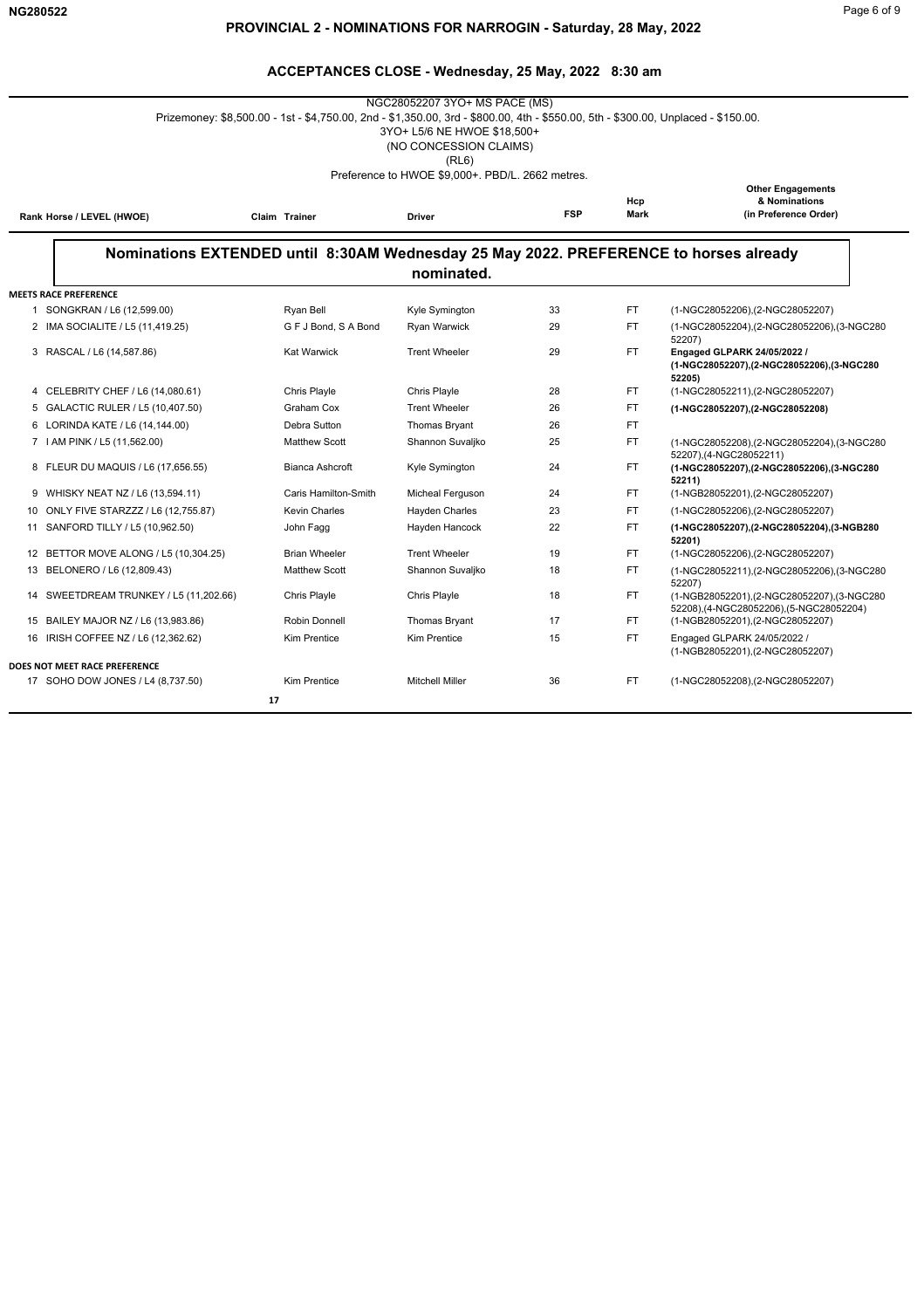|                                                                                                                                                                | Prizemoney: \$8,500.00 - 1st - \$4,750.00, 2nd - \$1,350.00, 3rd - \$800.00, 4th - \$550.00, 5th - \$300.00, Unplaced - \$150.00. | NGC28052208 3YO+ MS PACE (MS)<br>3YO+ L3/4 (CL5) HWOE LT \$9,000<br>(CONCESSIONS HWOE LT \$12,000)<br>Preference to HWOE \$3,000+<br>(RL4) |    |           |                                                                                     |  |  |
|----------------------------------------------------------------------------------------------------------------------------------------------------------------|-----------------------------------------------------------------------------------------------------------------------------------|--------------------------------------------------------------------------------------------------------------------------------------------|----|-----------|-------------------------------------------------------------------------------------|--|--|
|                                                                                                                                                                |                                                                                                                                   | (Concessions for Novice Driver, Fillies & Mares). PBD/L. 2242 metres.                                                                      |    |           |                                                                                     |  |  |
| <b>Other Engagements</b><br>& Nominations<br>Hcp<br><b>FSP</b><br>Mark<br>(in Preference Order)<br>Rank Horse / LEVEL (HWOE)<br>Claim Trainer<br><b>Driver</b> |                                                                                                                                   |                                                                                                                                            |    |           |                                                                                     |  |  |
|                                                                                                                                                                | Nominations EXTENDED until 8:30AM Wednesday 25 May 2022. PREFERENCE to horses already                                             | nominated.                                                                                                                                 |    |           |                                                                                     |  |  |
| <b>MEETS RACE PREFERENCE</b>                                                                                                                                   |                                                                                                                                   |                                                                                                                                            |    |           |                                                                                     |  |  |
| 1 LITTLE DARLING / L4 (7,618.30)                                                                                                                               | <b>Barry Howlett</b>                                                                                                              | <b>Chris Lewis</b>                                                                                                                         | 39 | FT.       | (1-NGC28052206),(2-NGC28052208),(3-NGC280<br>52204)                                 |  |  |
| 2 SOHO DOW JONES / L4 (8,737.50)                                                                                                                               | Kim Prentice                                                                                                                      | <b>Mitchell Miller</b>                                                                                                                     | 36 | FT        | (1-NGC28052208),(2-NGC28052207)                                                     |  |  |
| 3 MAKE YOUR MARK / L4 (6,095.25)                                                                                                                               | Sarah Wall                                                                                                                        | Emily Suvaljko                                                                                                                             | 33 | <b>FT</b> | (1-NGC28052204), (2-NGC28052208)                                                    |  |  |
| 4 WRITE A MELODY / L4 (8,983.50)                                                                                                                               | <b>Barry Howlett</b>                                                                                                              | Chris Voak                                                                                                                                 | 32 | <b>FT</b> | (1-NGC28052204), (2-NGC28052208)                                                    |  |  |
| 5 LETS ROCK TONIGHT / L4 (6,177.50)                                                                                                                            | Kevin Charles                                                                                                                     | Hayden Charles                                                                                                                             | 29 | <b>FT</b> | (1-NGC28052208),(2-NGB28052201),(3-NGC280<br>52206)                                 |  |  |
| 6 IM BIDDY / L3 (4,500.00)                                                                                                                                     | Garry Johnson                                                                                                                     | Garry Johnson                                                                                                                              | 28 | FT.       |                                                                                     |  |  |
| 7 GALACTIC RULER / L5 (10,407.50)                                                                                                                              | Graham Cox                                                                                                                        | Ryan Eyre (cl)                                                                                                                             | 26 | FT        | (1-NGC28052207), (2-NGC28052208)                                                    |  |  |
| 8   AM PINK / L5 (11,562.00)                                                                                                                                   | <b>Matthew Scott</b>                                                                                                              | Shannon Suvaljko                                                                                                                           | 25 | <b>FT</b> | (1-NGC28052208), (2-NGC28052204), (3-NGC280<br>52207),(4-NGC28052211)               |  |  |
| 9 STORMY DILO / L4 (7,115.00)                                                                                                                                  | Chris Playle                                                                                                                      | Chris Playle                                                                                                                               | 24 | FT.       | (1-NGC28052208).(2-NGC28052206).(3-NGB280<br>52201)                                 |  |  |
| 10 MARY JOE / L5 (11,208.74)                                                                                                                                   | <b>Kevin Charles</b>                                                                                                              | <b>Hayden Charles</b>                                                                                                                      | 24 | FT.       | (1-NGB28052201),(2-NGC28052204),(3-NGC280<br>52206),(4-NGC28052208)                 |  |  |
| 11 STARS OF GOLD / L3 (3,362.62)                                                                                                                               | Sam Torre                                                                                                                         | Sam Torre                                                                                                                                  | 19 | FT        | (1-NGC28052208),(2-NGC28052209),(3-NGC280<br>52204)                                 |  |  |
| 12 SWEETDREAM TRUNKEY / L5 (11,202.66)                                                                                                                         | Chris Playle                                                                                                                      | Chris Playle                                                                                                                               | 18 | FT        | (1-NGB28052201),(2-NGC28052207),(3-NGC280<br>52208),(4-NGC28052206),(5-NGC28052204) |  |  |
| 13 SHELLNA / L5 (11,368.30)                                                                                                                                    | Sarah Wall                                                                                                                        | No Driver Listed                                                                                                                           | 17 | <b>FT</b> | (1-NGC28052204),(2-NGC28052208),(3-NGB280<br>52201)                                 |  |  |
| 14 GALACTIC LIONESS / L3 (4,483.50)                                                                                                                            | Robin Donnell                                                                                                                     | Donald Harper                                                                                                                              | 16 | FT        | (1-NGC28052204),(2-NGC28052209),(3-NGC280<br>52208),(4-NGB28052201)                 |  |  |
| 15 SANFORD LORETTA / L3 (4,500.00)                                                                                                                             | John Fagg                                                                                                                         | Hayden Hancock                                                                                                                             | 15 | FT.       | (1-NGC28052209),(2-NGC28052208),(3-NGB280<br>52201),(4-NGC28052204)                 |  |  |
| 16 NAVAJO TRAILBLAZER / L3 (4,500.00)                                                                                                                          | <b>Ken Davies</b>                                                                                                                 | Hayden Hancock                                                                                                                             | 14 | FT        | (1-NGC28052209),(2-NGC28052208),(3-NGB280<br>52201)                                 |  |  |
| 17 ALFREDI / L5 (10,087.86)                                                                                                                                    | David Young                                                                                                                       | Emily Johnson (cl)                                                                                                                         | 13 | FT.       | (1-NGB28052201),(2-NGC28052208)                                                     |  |  |
| SONO ABRUZZESE / L4 (8,967.00)<br>18                                                                                                                           | <b>Russell Lees</b>                                                                                                               | Emily Johnson (cl)                                                                                                                         | 12 | FT        | (1-NGC28052208),(2-NGC28052206)                                                     |  |  |
| 19 YANAHA NAVAJO / L4 (7,045.50)                                                                                                                               | <b>Ken Davies</b>                                                                                                                 | Shane Butterworth                                                                                                                          | 10 | <b>FT</b> | (1-NGB28052201),(2-NGC28052204),(3-NGC280<br>52208)                                 |  |  |
| DOES NOT MEET RACE PREFERENCE                                                                                                                                  |                                                                                                                                   |                                                                                                                                            |    |           |                                                                                     |  |  |
| 20 AMERICAN DUTCHESS / L2 (1,921.50)                                                                                                                           | Sam Torre                                                                                                                         | Sam Torre                                                                                                                                  | 17 | <b>FT</b> | (1-NGC28052204), (2-NGC28052209), (3-NGC280<br>52208)                               |  |  |
|                                                                                                                                                                | 20                                                                                                                                |                                                                                                                                            |    |           |                                                                                     |  |  |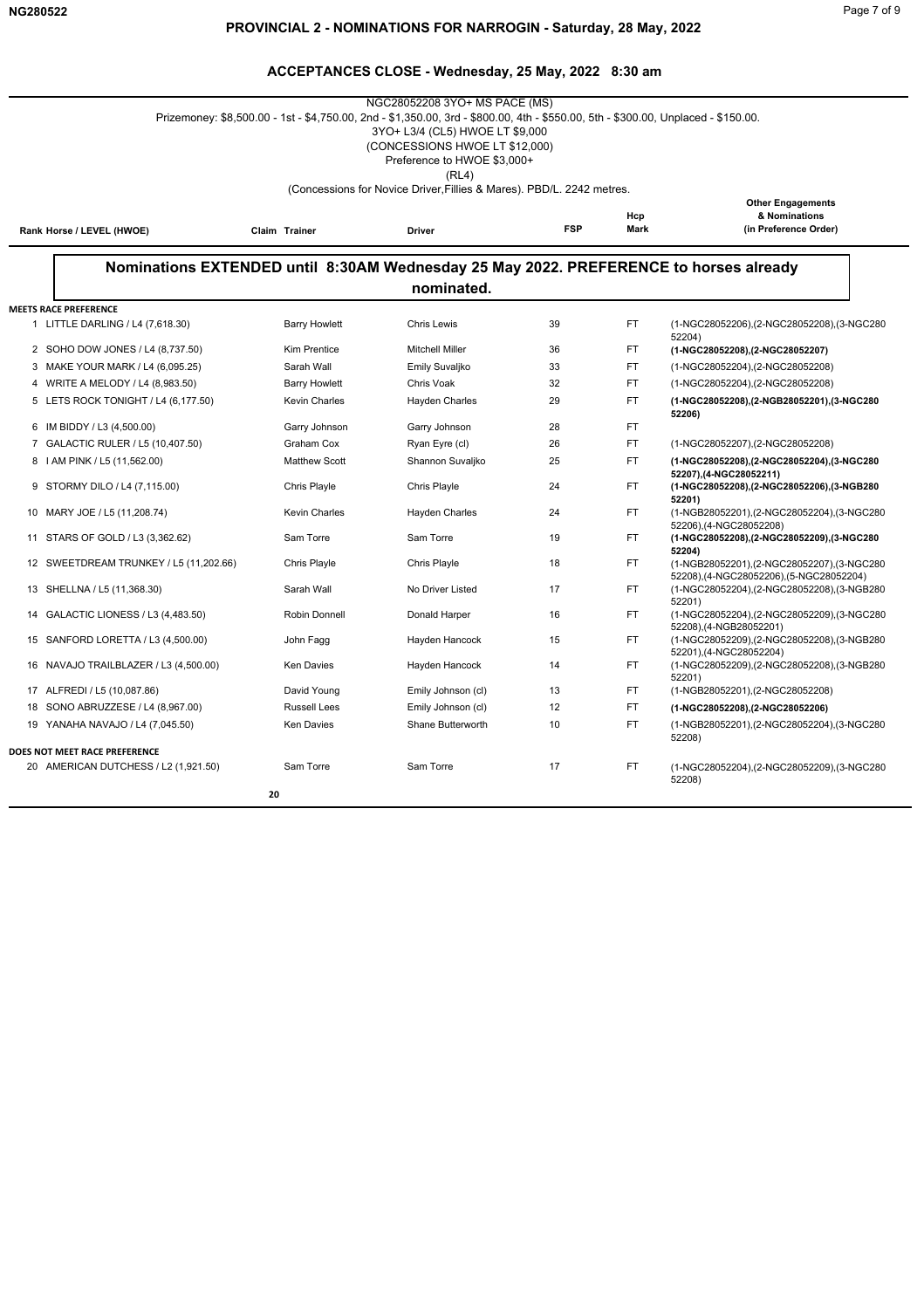**Rank Horse / LEVEL (HWOE)** 

#### **ACCEPTANCES CLOSE - Wednesday, 25 May, 2022 8:30 am**

|                   | NGC28052209 3YO+ MS PACE (MS)<br>Prizemoney: \$8,500.00 - 1st - \$4,750.00, 2nd - \$1,350.00, 3rd - \$800.00, 4th - \$550.00, 5th - \$300.00, Unplaced - \$150.00.<br>3YO+ L2/3 NE HWOE \$6,000+<br>(NO CONCESSION CLAIMS)<br>Preference to HWOE \$1+<br>(RL3). RBD. 2242 metres. |                                                                                       |                      |            |                    |                                                                     |  |  |  |
|-------------------|-----------------------------------------------------------------------------------------------------------------------------------------------------------------------------------------------------------------------------------------------------------------------------------|---------------------------------------------------------------------------------------|----------------------|------------|--------------------|---------------------------------------------------------------------|--|--|--|
|                   | Rank Horse / LEVEL (HWOE)                                                                                                                                                                                                                                                         | Claim Trainer                                                                         | <b>Driver</b>        | <b>FSP</b> | Hcp<br><b>Mark</b> | <b>Other Engagements</b><br>& Nominations<br>(in Preference Order)  |  |  |  |
|                   |                                                                                                                                                                                                                                                                                   | Nominations EXTENDED until 8:30AM Wednesday 25 May 2022. PREFERENCE to horses already |                      |            |                    |                                                                     |  |  |  |
|                   |                                                                                                                                                                                                                                                                                   |                                                                                       | nominated.           |            |                    |                                                                     |  |  |  |
|                   | <b>MEETS RACE PREFERENCE</b>                                                                                                                                                                                                                                                      |                                                                                       |                      |            |                    |                                                                     |  |  |  |
|                   | 1 ME FLASH / L3 (3,375.00)                                                                                                                                                                                                                                                        | Jerime Steele                                                                         | Shane Steele         | 26         | FT                 |                                                                     |  |  |  |
|                   | 2 FOLLOW THE GOLD / L2 (880.68)                                                                                                                                                                                                                                                   | <b>Matthew Scott</b>                                                                  | <b>Thomas Bryant</b> | 22         | <b>FT</b>          |                                                                     |  |  |  |
| 3                 | CAPRICORN JOE / L3 (4,500.00)                                                                                                                                                                                                                                                     | <b>Hayden Reeves</b>                                                                  | No Driver Listed     | 20         | FT                 |                                                                     |  |  |  |
| 4                 | SPECIAL JACK / L2 (2,615.00)                                                                                                                                                                                                                                                      | <b>Russell Lees</b>                                                                   | No Driver Listed     | 20         | FT.                |                                                                     |  |  |  |
| 5                 | IM RIDDLER / L2 (1,985.55)                                                                                                                                                                                                                                                        | Garry Johnson                                                                         | Garry Johnson        | 19         | <b>FT</b>          |                                                                     |  |  |  |
|                   | STARS OF GOLD / L3 (3,362.62)                                                                                                                                                                                                                                                     | Sam Torre                                                                             | Sam Torre            | 19         | FT                 | (1-NGC28052208),(2-NGC28052209),(3-NGC280<br>52204)                 |  |  |  |
| 7                 | GHOSTWRITER / L3 (3,362.62)                                                                                                                                                                                                                                                       | <b>Frank Vanmaris</b>                                                                 | Chris Voak           | 19         | FT.                | (1-NGC28052209).(2-NGB28052201)                                     |  |  |  |
| 8                 | COOLUP KID / L3 (4,500.00)                                                                                                                                                                                                                                                        | Leo Wallrodt                                                                          | Kyle Symington       | 19         | FT.                |                                                                     |  |  |  |
|                   | DEVILS COURAGE / L2 (1,465.95)                                                                                                                                                                                                                                                    | <b>Barry Giudice</b>                                                                  | <b>Barry Giudice</b> | 18         | <b>FT</b>          |                                                                     |  |  |  |
| 10                | AMERICAN DUTCHESS / L2 (1,921.50)                                                                                                                                                                                                                                                 | Sam Torre                                                                             | Sam Torre            | 17         | <b>FT</b>          | (1-NGC28052204), (2-NGC28052209), (3-NGC280<br>52208)               |  |  |  |
|                   | 11 CLEAR SPRINGS / L2 (1,921.50)                                                                                                                                                                                                                                                  | Craig Abercromby                                                                      | Shannon Suvaljko     | 17         | FT.                | (1-NGB28052201),(2-NGC28052209)                                     |  |  |  |
| $12 \overline{ }$ | GALACTIC LIONESS / L3 (4,483.50)                                                                                                                                                                                                                                                  | Robin Donnell                                                                         | Donald Harper        | 16         | FT.                | (1-NGC28052204),(2-NGC28052209),(3-NGC280<br>52208),(4-NGB28052201) |  |  |  |
| 13                | SANFORD LORETTA / L3 (4,500.00)                                                                                                                                                                                                                                                   | John Fagg                                                                             | Hayden Hancock       | 15         | FT.                | (1-NGC28052209).(2-NGC28052208).(3-NGB280<br>52201),(4-NGC28052204) |  |  |  |
|                   | 14 NAVAJO TRAILBLAZER / L3 (4,500.00)                                                                                                                                                                                                                                             | <b>Ken Davies</b>                                                                     | Hayden Hancock       | 14         | <b>FT</b>          | (1-NGC28052209).(2-NGC28052208).(3-NGB280<br>52201)                 |  |  |  |

 **14**

NGC28052210 3YO+ MS PACE (MS)

Prizemoney: \$8,500.00 - 1st - \$4,750.00, 2nd - \$1,350.00, 3rd - \$800.00, 4th - \$550.00, 5th - \$300.00, Unplaced - \$150.00.

3YO+ Maiden (HWOE = \$0)

(NO CONCESSION CLAIMS) (Level 1). RBD. 2242 metres.

|               |        | .          |      | <b>Other Engagements</b> |
|---------------|--------|------------|------|--------------------------|
|               |        |            | Hcp  | & Nominations            |
| Claim Trainer | Driver | <b>FSP</b> | Mark | (in Preference Order)    |

|                                | Nominations EXTENDED until 8:30AM Wednesday 25 May 2022. PREFERENCE to horses already |                      |    |           |                                                                  |  |  |
|--------------------------------|---------------------------------------------------------------------------------------|----------------------|----|-----------|------------------------------------------------------------------|--|--|
|                                |                                                                                       | nominated.           |    |           |                                                                  |  |  |
| GOLDNGALAXY / L1 (0.00)        | <b>Terry Atkins</b>                                                                   | Donald Harper        | 27 | FT        |                                                                  |  |  |
| 2 TORREVEAN VELOCE / L1 (0.00) | Sam Torre                                                                             | Sam Torre            | 25 | FT.       |                                                                  |  |  |
| 3 BROOKLAND BOY / L1 (0.00)    | <b>Bill Hayes</b>                                                                     | <b>Bill Hayes</b>    | 24 | FT        |                                                                  |  |  |
| 4 EL MANZANA / L1 (0.00)       | <b>Brian Wheeler</b>                                                                  | <b>Trent Wheeler</b> | 24 | FT.       |                                                                  |  |  |
| 5 ROSE TO FAME / L1 (0.00)     | Jeremy Thornton                                                                       | Shane Butterworth    | 22 | FT        |                                                                  |  |  |
| 6 ANOTHERCHOOK / L1 (0.00)     | Cameron Mills                                                                         | Shane Butterworth    | 22 | <b>FT</b> |                                                                  |  |  |
| DAZZLING JEWEL / L1 (0.00)     | <b>Barry Howlett</b>                                                                  | <b>Chris Lewis</b>   | 20 | FT.       | Engaged PINJARA 25/05/2022 /<br>(1-NGC28052203), (2-NGC28052210) |  |  |
| 8 KRIPKE / L1 (0.00)           | <b>Barry Giudice</b>                                                                  | <b>Barry Giudice</b> | 16 | FT        |                                                                  |  |  |
| MANGO TANGO / L1 (0.00)<br>9   | Shane Steele                                                                          | Shane Steele         | 11 | FT.       |                                                                  |  |  |
|                                | 9                                                                                     |                      |    |           |                                                                  |  |  |